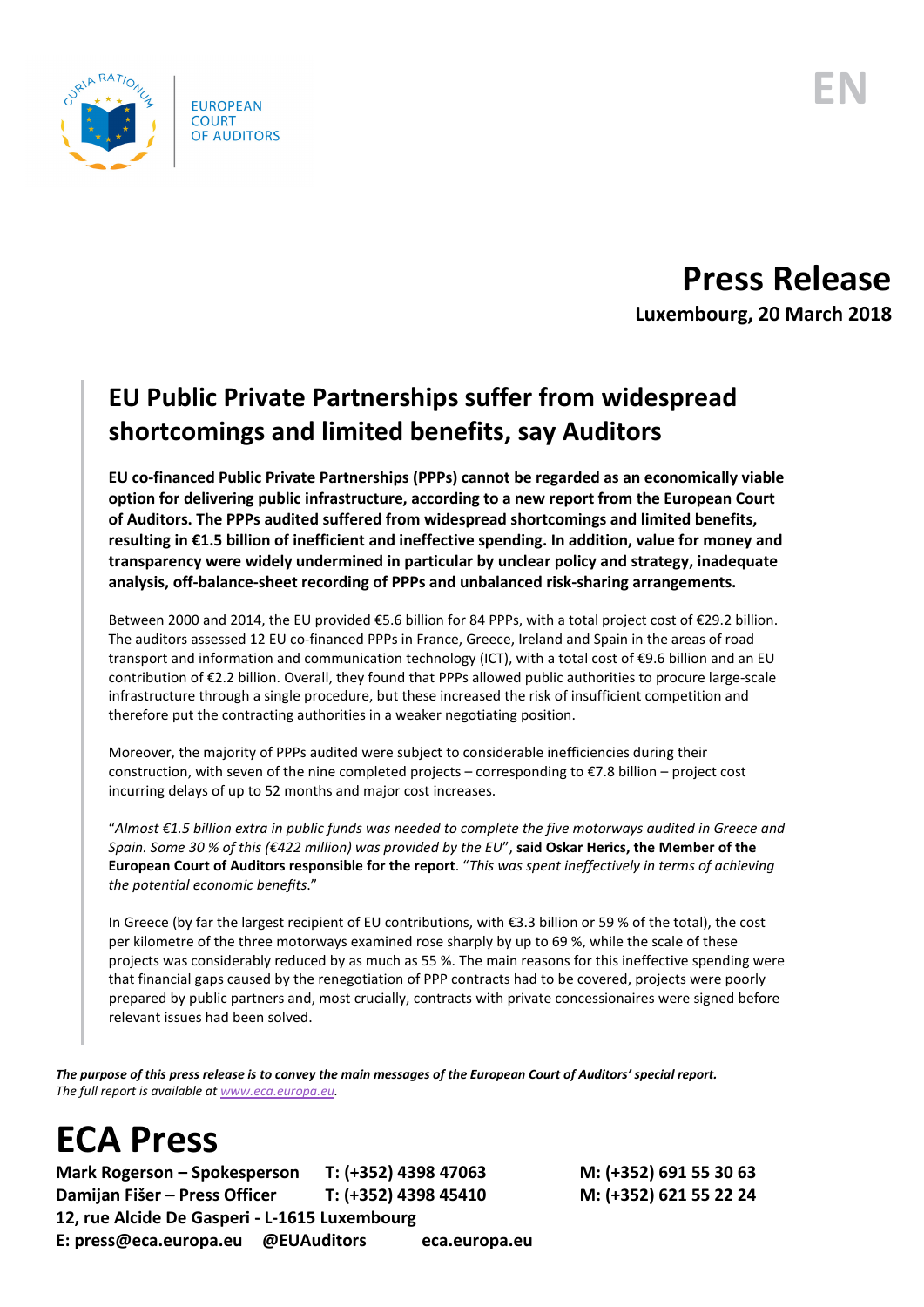The auditors found that prior analyses had been based on overly optimistic scenarios. As a result, actual usage was as much as 69 % lower than forecast in ICT (in Ireland) and 35 % for motorways (in Spain). For most of the projects examined, PPPs had been chosen without any prior comparative analysis of alternatives, thus failing to demonstrate that it was maximising value for money and protect the public interest.

Risk allocation between public and private partners was often inappropriate, incoherent and ineffective, while high remuneration rates (up to 14 %) on the private partner's risk capital did not always reflect the low risks borne. On top of that, most of the six audited ICT projects were not easily compatible with long contract durations as they were subject to rapid technological change.

PPP funding entails additional requirements and uncertainties, say the auditors. The possibility of recording PPPs as off-balance-sheet items was an important consideration. Five out of the 12 PPP projects assessed, with a total cost of €7.9 billion, were initially recorded off-balance-sheet. This practice increases the risk of negative side effects.

Adequate suitable institutional and legal frameworks and considerable administrative capacity to implement successful PPPs are currently available only in a limited number of EU Member States. The Member States visited have not developed a clear policy or strategy for using PPPs, This situation does not match the EU's aim of implement greater share of EU funds through blended projects, including PPPs.

The auditors make a range of recommendations, to both the Commission and the Member States; in particular, they should:

- not promote more intensive and widespread use of PPPs until the issues identified have been addressed;
- mitigate the financial impact of delays and re-negotiations on the cost of PPPs borne by the public partner;
- base PPP selection on sound comparative analyses of the best procurement option;
- ensure the necessary administrative capability and establish clear PPP policies and strategies to implement successful EU-supported PPPs;
- improve the EU framework for better PPP project effectiveness, so that the choice of the PPP option is justified by value-for-money considerations.

## **Note to Editors**

Since the 1990s, 1749 PPPs worth a total of €336 billion have been implemented in the EU. These have been mainly in the field of transport, which in 2016 accounted for one third of the entire year's investment, ahead of healthcare and education.

However, relatively little EU funding has been used for PPPs, even though the European Commission has been encouraging their use for some years. From 2000 to 2014, 84 PPPs, with a total project cost of €29.2 billion, received €5.6 billion in EU funding. The selected Member States covered around 70 % of the total cost of EU-supported PPPs during 2000-2014 (€20.4 billion out of €29.2 billion) and 71 % of the EU contribution to PPPs (€4.0 billion out of €5.6 billion).

Structural and Cohesion Funds grants were the main EU source of PPP funding (67 of the 84 projects). The Commission supported the other 17 PPPs through financial instruments, often in cooperation with the European Investment Bank (EIB).